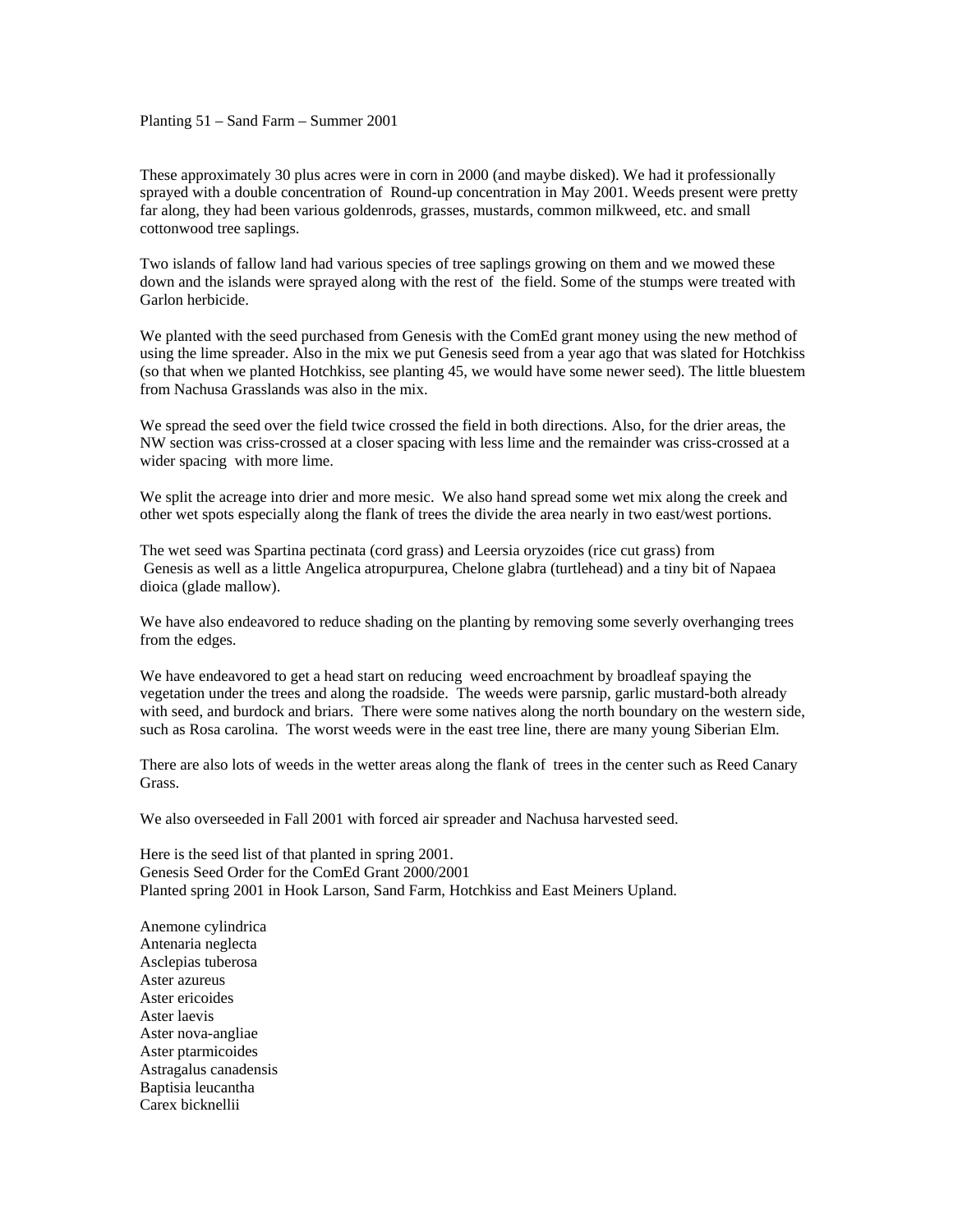Carex annectens xanthocarpa Coreopsis tripteris Desmanthus illionoensis Elymus canadensis Eryngium yuccafolium Euphorbia corollata Heliopsis helianthoides Juncus dudleyi Koeleria cristata Kuhnia eupatoroides Liatris pycnostachya Lonicera prolifera Monarda fistulosa Napea dioica Onosmodium hispidisimum Panicum leibergii Parthenium intergrifolium Penstamon digitalis Penstamom pallidus Petalostemum purpureum Potentilla arguta Rosa palustris Rosa setigera Rudbeckia subtomentosa Solidago nemoralis Solidago speciosa Sphenophalis intermedia Sporobolus heterolepis Tradescania ohiensis Verbena stricta

We should have also received Allium cernuum, Amorpha canescens, and Veronia missurica, but has not as of June 18, 2001

- Susan Kleiman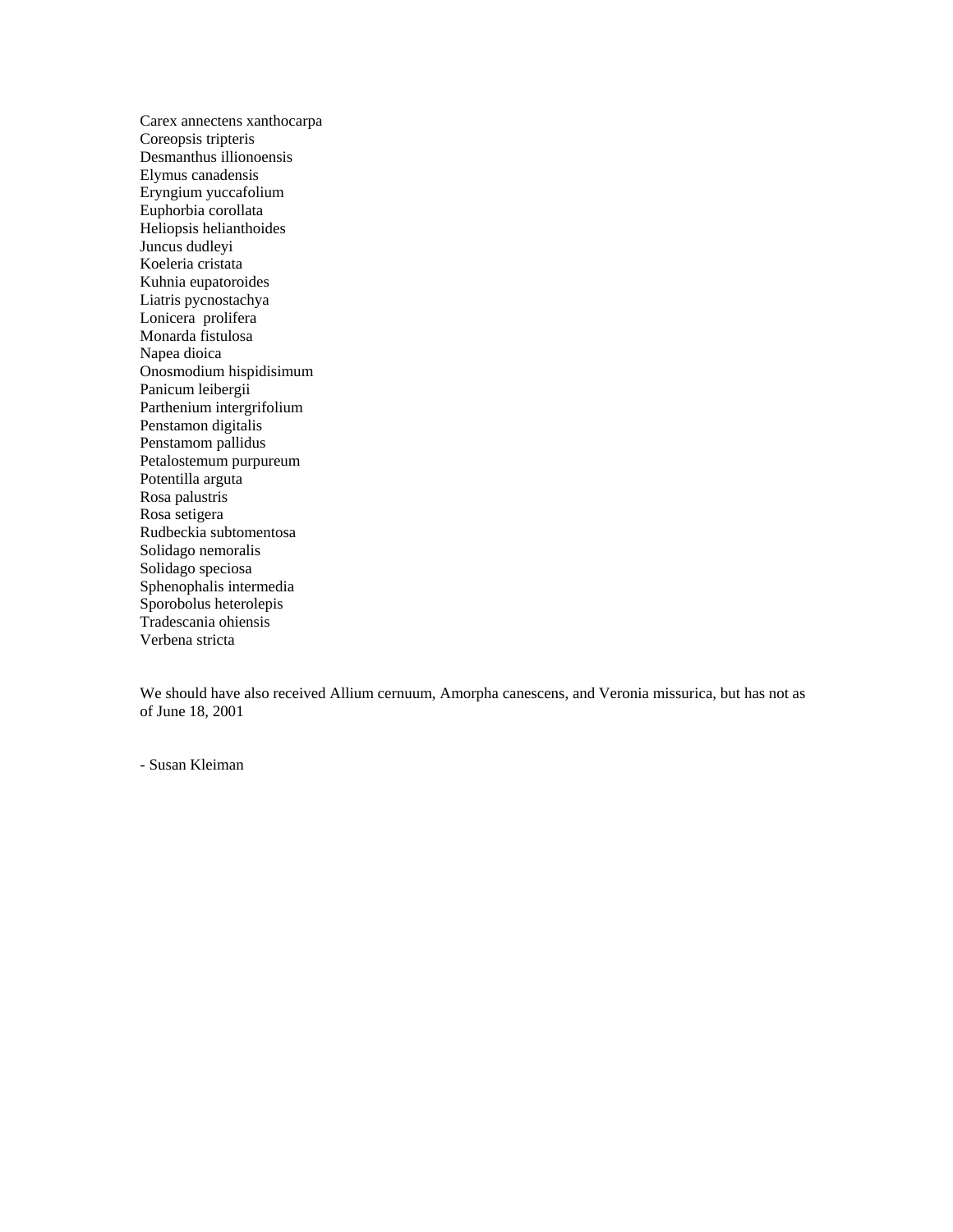## **Planting 51 – Sand Farm – Spring 2001**

Plant list on southern planting (first planting, by Stone Barn Rd.)

Planted late spring 2001 and fall 2001 using agricultural seed spreading equipment.

Walk through done by Susan Kleiman on Sept. 16, 2002 (not listed an any kind of abundance order)

| Species Name                             | Rare 1-10   |   | Common     | Abundant   | Very       | Comments       |
|------------------------------------------|-------------|---|------------|------------|------------|----------------|
| Per                                      | acre 1      |   | $0-100/AC$ | 100-300/AC | Abundant   |                |
|                                          |             |   |            |            | (all over) |                |
|                                          |             |   |            |            |            |                |
| Monarda fistulosa                        | X           |   |            |            |            |                |
| Erigeron strigosis                       | X           |   |            |            |            |                |
| Aster pilosus<br>$\mathbf X$             |             |   |            |            |            |                |
| Petalostemun purpureum                   | $\mathbf X$ |   |            |            |            |                |
| Sorgastrum nutans                        | X           |   |            |            |            |                |
| Botelua curtipendula                     | $\mathbf X$ |   |            |            |            |                |
| Elymus canadensis                        | X           |   |            |            |            |                |
| Siberian Elm                             |             |   |            | X          |            | on edges       |
| Rudbekia hirta                           |             |   |            | X          |            |                |
| Heliopsis helianthoides                  | X           |   |            |            |            |                |
| Anemone cylindracia                      | X           |   |            |            |            |                |
| <b>SAND BUR GRASS</b>                    | X           |   |            | X          |            | some areas are |
| (Cenchrus longispinus)                   |             |   |            |            |            | free of this   |
| Andropogan scoparium                     | X           |   |            |            |            |                |
| Andropogan gerardii                      | X           |   |            |            |            |                |
| Potentilla arguta                        | X           |   |            |            |            |                |
| Lespedeza capitata                       | X           |   |            |            |            |                |
| Solidago speciosa                        | X           |   |            |            |            |                |
| ?Petalostemun alba                       | X           |   |            |            |            |                |
| Mulberry                                 | X           |   |            |            |            |                |
| Parthenum integrifolium                  | $\mathbf X$ |   |            |            |            |                |
| Desmodium illionense                     | X           |   |            |            |            |                |
| Solidago rigida                          | X           |   |            |            |            |                |
| Echinacea pallida                        | X           |   |            |            |            |                |
| Helianthus occidentalis                  | X           |   |            |            |            |                |
| Baptisia leucantha                       | X           |   |            |            |            |                |
| Kuhnia eupatoroides                      | $\mathbf X$ |   |            |            |            |                |
| Solanum carolinense                      |             |   |            |            |            | rickly         |
|                                          | X           | p |            |            |            |                |
| Physalis subglabrata<br>Helianthus annus | X           | g |            |            |            | round cherry   |
|                                          | $\mathbf X$ |   |            |            |            |                |
| Cirsium vulgare<br>$\mathbf X$           |             |   |            |            |            |                |
| Senicio sp. (round leaf)                 | X           |   |            |            |            |                |
| Senicio pauperculis                      | X           |   |            |            |            |                |
| Rosa Multiflora                          | X           |   |            |            |            |                |
| Asclepius syriaca x                      |             |   |            |            |            |                |
| Osage orange                             | X           |   |            |            |            |                |
| Venus looking glass                      | X           |   |            |            |            |                |
| Equisetum sp                             |             |   | X          |            |            | moist ground   |
| Juncus sp.                               | X           |   |            |            |            |                |
| Barnyard grass                           | X           |   |            |            |            |                |
| Eupatorium perfoliatum                   | $\mathbf X$ |   |            |            |            |                |
| Cinnamon Willow Herb                     |             |   | X          |            |            |                |
| Sneezeweed                               | X           |   |            |            |            |                |
| <b>Curly Dock</b>                        | X           |   |            |            |            |                |
| Helianthus grosserserratus x             |             |   |            |            |            |                |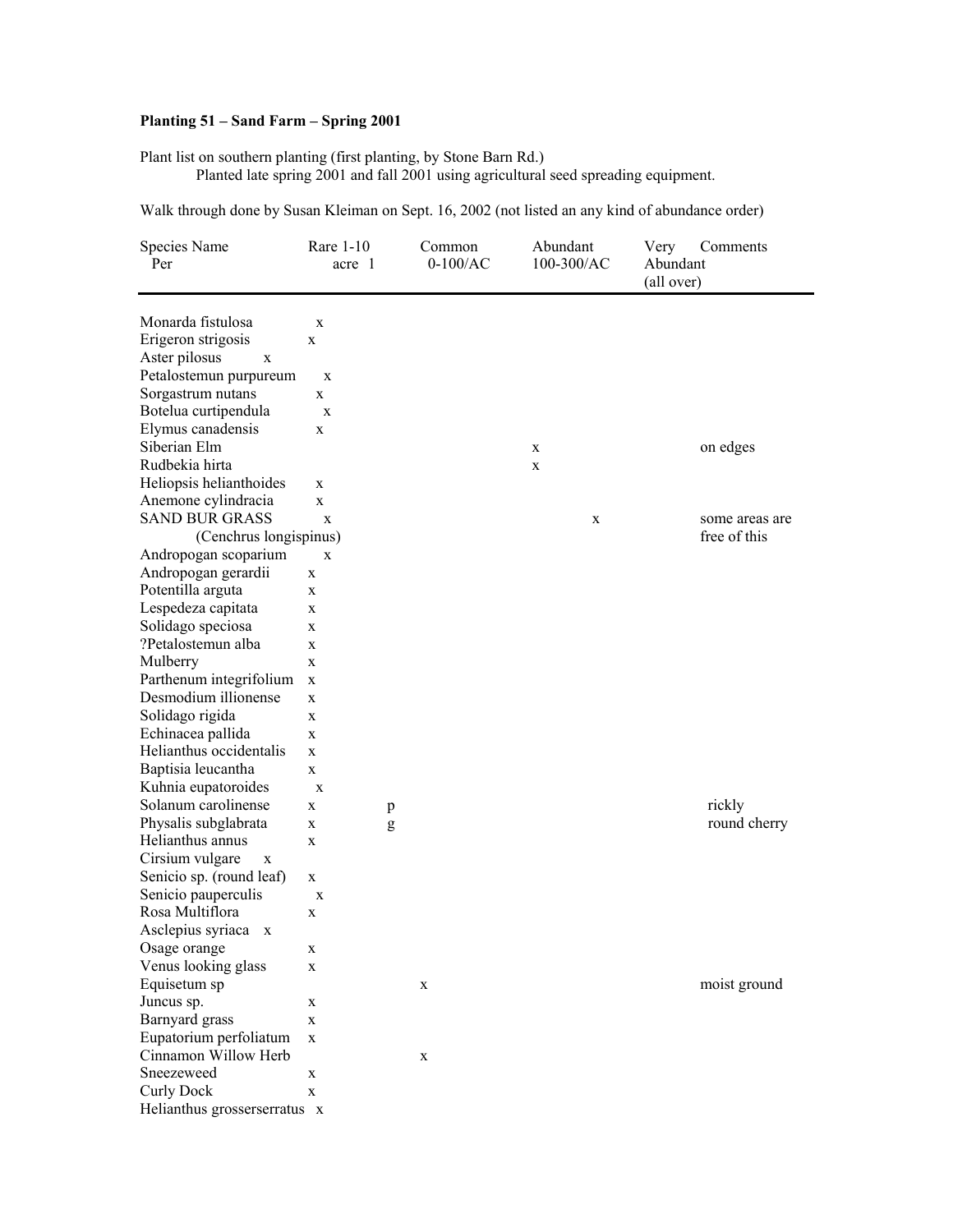| Coreopsis tripteris<br>Cyperus strigosus<br>Species Name<br>Per |                  | X<br>X<br>Rare 1-10<br>acre 1 |              | Common<br>$0-100/AC$ |      | Abundant<br>100-300/AC | Very<br>Abundant<br>(all over) | Comments                                               |
|-----------------------------------------------------------------|------------------|-------------------------------|--------------|----------------------|------|------------------------|--------------------------------|--------------------------------------------------------|
| Willow sp.<br>Willow sp.<br>Helianthus sp<br>X                  | X<br>$\mathbf X$ |                               | yello        |                      | wid  | n                      |                                | arrow leaved<br>er w/scallop<br>w center, 12<br>Petals |
| Aster nova-angliae                                              |                  | X                             |              |                      |      |                        |                                |                                                        |
| Potentilla norvegica                                            |                  | $\mathbf X$                   |              |                      |      |                        |                                |                                                        |
| Field Bindweed                                                  | X                |                               |              |                      | Co   |                        |                                | nvolvulus arvensis                                     |
| Trifolium clover sp.                                            |                  | X                             |              |                      |      |                        |                                |                                                        |
| Bromus tectorum x                                               |                  |                               |              |                      |      |                        |                                |                                                        |
| Sow thistle                                                     |                  | X                             |              |                      |      |                        |                                |                                                        |
| Cottonwood                                                      | $\mathbf X$      |                               |              |                      | in   |                        |                                | wet center of field                                    |
| Burdock x                                                       |                  |                               |              |                      |      |                        |                                |                                                        |
| Trogopagon                                                      |                  | X                             |              |                      |      |                        |                                |                                                        |
| Grass sp.                                                       | X                |                               |              |                      | low, |                        |                                | leafy, small flower head                               |
| Parsnip x                                                       |                  |                               |              |                      |      |                        |                                |                                                        |
| Com. Wood sorrel                                                |                  | X                             |              |                      |      |                        |                                |                                                        |
| Mullein x                                                       |                  |                               |              |                      |      |                        |                                |                                                        |
| Euphorbia corollata<br>Chickweed                                | X                | X                             |              |                      |      |                        |                                |                                                        |
| Rubus allegheniesis                                             |                  | X                             | $\mathbf{o}$ |                      |      |                        |                                | n rough hills where plowed less                        |
| Yarrow x                                                        |                  |                               |              |                      |      |                        |                                |                                                        |
| Dogbane                                                         |                  | X                             |              |                      |      |                        |                                |                                                        |
| Hypericum punctatum                                             |                  | X                             |              |                      |      |                        |                                |                                                        |
| Verbena stricta                                                 | $\mathbf X$      |                               |              |                      |      |                        |                                |                                                        |
| Common Eve. Primrose                                            |                  | $\mathbf X$                   |              |                      |      |                        |                                |                                                        |
| Solidago sp.                                                    |                  | $\mathbf{X}$                  |              |                      |      |                        |                                |                                                        |
| Plantago lanceolata                                             |                  | $\mathbf X$                   |              |                      |      |                        |                                |                                                        |
| Plantago major                                                  | $\mathbf X$      |                               |              |                      |      | in                     |                                | places abundant                                        |
| Honey locust                                                    | X                |                               |              |                      |      |                        |                                |                                                        |
| Cirsium bicolor                                                 | $\mathbf X$      |                               |              |                      |      |                        |                                |                                                        |
| Pigweed                                                         |                  |                               |              |                      |      | X                      |                                |                                                        |
| Large leaved Avens                                              |                  | X                             |              |                      |      |                        |                                |                                                        |
| Wild black cherry                                               |                  | X                             |              |                      |      |                        |                                |                                                        |
| Solidago sp.                                                    | X                |                               |              |                      |      |                        |                                |                                                        |
| Solidago sp.                                                    | X                |                               |              |                      |      |                        |                                |                                                        |
| Dandelion                                                       | $\mathbf X$      |                               |              |                      |      |                        |                                |                                                        |
| Wild lettuce sp.                                                | X                |                               |              |                      |      |                        |                                |                                                        |
| Buckwheat (Fagopyrum) x                                         |                  |                               |              |                      |      |                        |                                |                                                        |
| Pepper cress sp.                                                | X                |                               |              |                      |      |                        |                                |                                                        |
| Bidens sp.                                                      |                  |                               |              |                      |      |                        |                                |                                                        |
| Dacus carrota<br>Foxtail                                        | X                |                               |              |                      |      | X                      |                                |                                                        |
| Crab grass                                                      |                  |                               |              |                      |      |                        |                                |                                                        |
| Grass sp.                                                       | X<br>$\mathbf X$ |                               |              |                      |      |                        |                                |                                                        |
| Common ragweed                                                  |                  | $\mathbf X$                   |              |                      |      |                        |                                |                                                        |
| Smartweed sp.                                                   | X                |                               |              |                      |      |                        |                                |                                                        |
| Giant ragweed                                                   | X                |                               |              |                      |      |                        |                                |                                                        |
| Erigeron canadensis (Mare's tail)                               |                  |                               | X            |                      |      |                        |                                |                                                        |